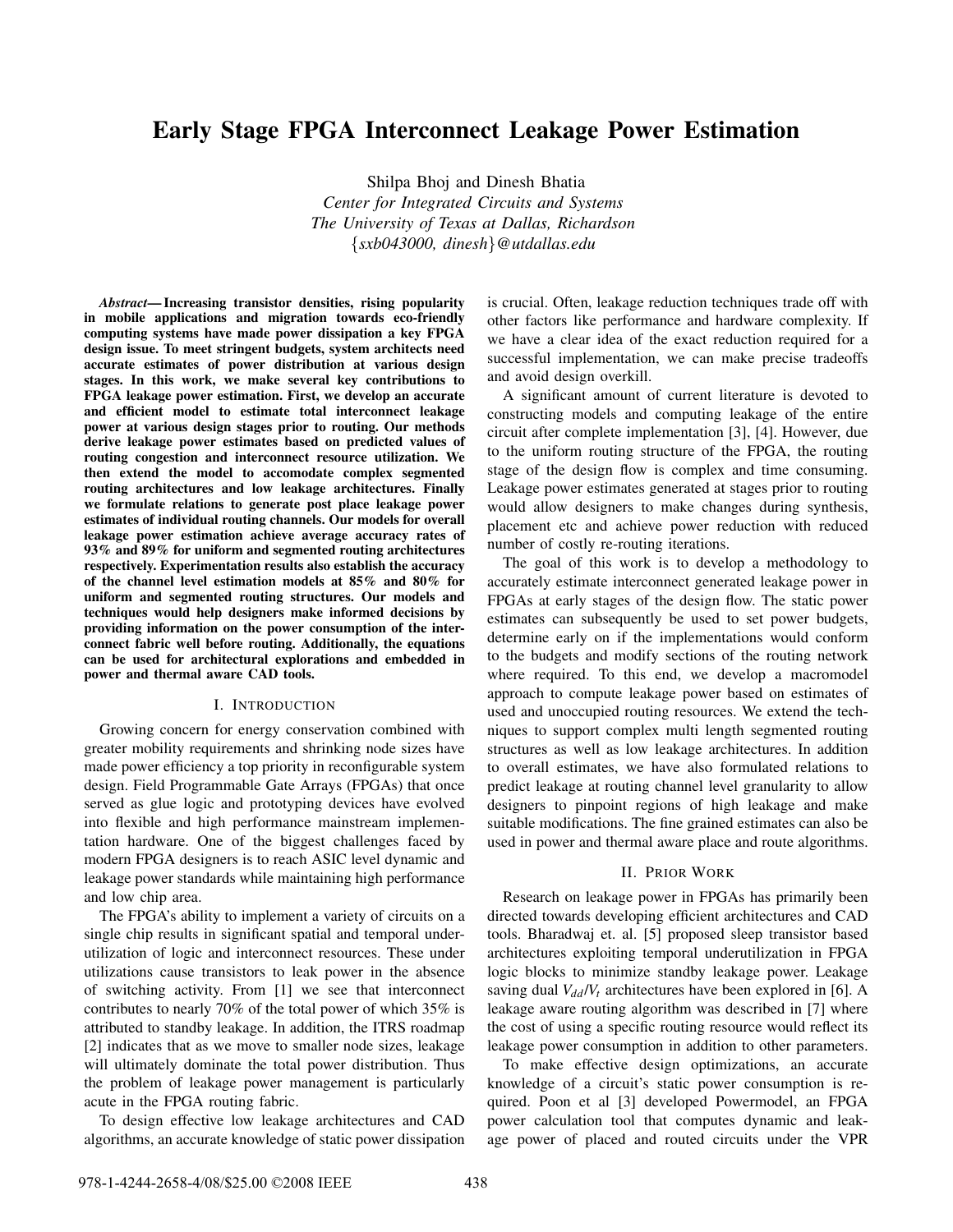

Fig. 1. Island style FPGA architecture - segmented routing

framework. Commercially, the Xpower [4] tool generates post place and route power results for the Xilinx FPGAs. Altera's PowerPlay tool [8] estimates power at various design stages. However, the early stage routing power estimates are generated based on experimental data from benchmark circuits. Thus we observe a deficiency of accurate methods to calculate interconnect generated leakage power at early design stages which we address in this work.

#### III. BACKGROUND

#### *A. FPGA Architecture*

Our leakage power estimation models are based on the island style FPGA architecture adopted by VPR [9]. As commercial routing architectures are proprietary, we chose a closely matching generic architecture to demonstrate the accuracy of our methods. The base line FPGA consists of configurable logic blocks (LB) surrounded by a sea of interconnect as shown in fig. 1. The logic blocks are connected to the routing fabric through programmable connection boxes (CB). The interconnect is distributed into horizontal and vertical routing channels that are connected to each other by switch boxes (SB). The number of tracks (wires or segments) in each channel (channel width) is denoted by *Wc*. *Fs* and  $F_c$  are the flexibilities of the switch and connection boxes respectively, i.e the number of outgoing wire each incoming wire can connect to. The interconnect network in fig. 1 is an example of a segmented routing architecture with track lengths spanning 1 and 4 LBs.

### *B. Interconnect Estimation*

Interconnect resource utilization is one of the essential parameters required in our model to estimate leakage power. Specifically, we require estimates of wirelength and channel width. Theoretically any technique that generates these values can be used in our equations. However in this work we use the congestion based methods proposed by Kannan et al [10][11]. In this approach, wirelength and channel width are estimated by predicting the demands placed by the router on the routing elements. Each net *j*, places a certain demand



Fig. 2. Switch and connection box architecture - uniform routing

 $D_j^{k,n}$  on tracks of length *n* of every routing channel *k* based on the proximity of the channel to the terminals of the net. The total demand by all nets on *n* length tracks of channel *k* is  $D^{k,n} = \sum_{j=1}^{nets} D_j^{k,n}$ . Total wirelength is given by  $\sum_{n\in \text{Lengths}} \sum_{k=1}^{channels} D^{k,n}$ . Channel width,  $W_c$ , is equal to the maximum demand across all channels. A key benefit of using the demand approach is that it allows us to generate fine grained leakage estimates by providing usage information at channel level granularity.

### IV. UNIFORM ROUTING ARCHITECTURES

In contrast to dynamic power which depends directly on capacitance, supply voltage and switching activity, leakage power is a complex interplay of transistor threshold voltage, temperature, process parameters, supply voltage etc. To develop a robust and efficient estimation model that can be used in early design stages we adopt a macromodel approach. Our methods predict leakage power based on resource usage patterns and pre-characterized leakage power values.

We introduce our techniques by first formulating relations for a relatively simple uniform routing architecture. In this architecture all routing segments span 1 LB each. Due to this segment uniformity we assume a single type of switch and connection box throughout the routing grid. Fig. 2 shows the baseline switch box and connection box architectures. We assume the commercially popular subset [9] type of switchbox.

From fig. 2 we see that the total number of switches contributed by a channel to a switch box is  $F_sW_c$ . A switch consists of a buffer or a pass transistor controlled by an SRAM cell. From fig. 1 we see that the total number of channels in the entire routing fabric is given by  $2nx(nx+1)$ , where nx is the number of rows (or columns) of LBs. Thus the total number of switch SRAMs (SRAM1) and buffers or pass transistors (bfr1) are given by:

$$
T_{SRAM1} = T_{bfr1} = 4F_s W_c(nx)(nx+1)
$$
 (1)

Note that *Wc* can either be fixed as an architectural parameter or determined by wirelength estimation methods. In the case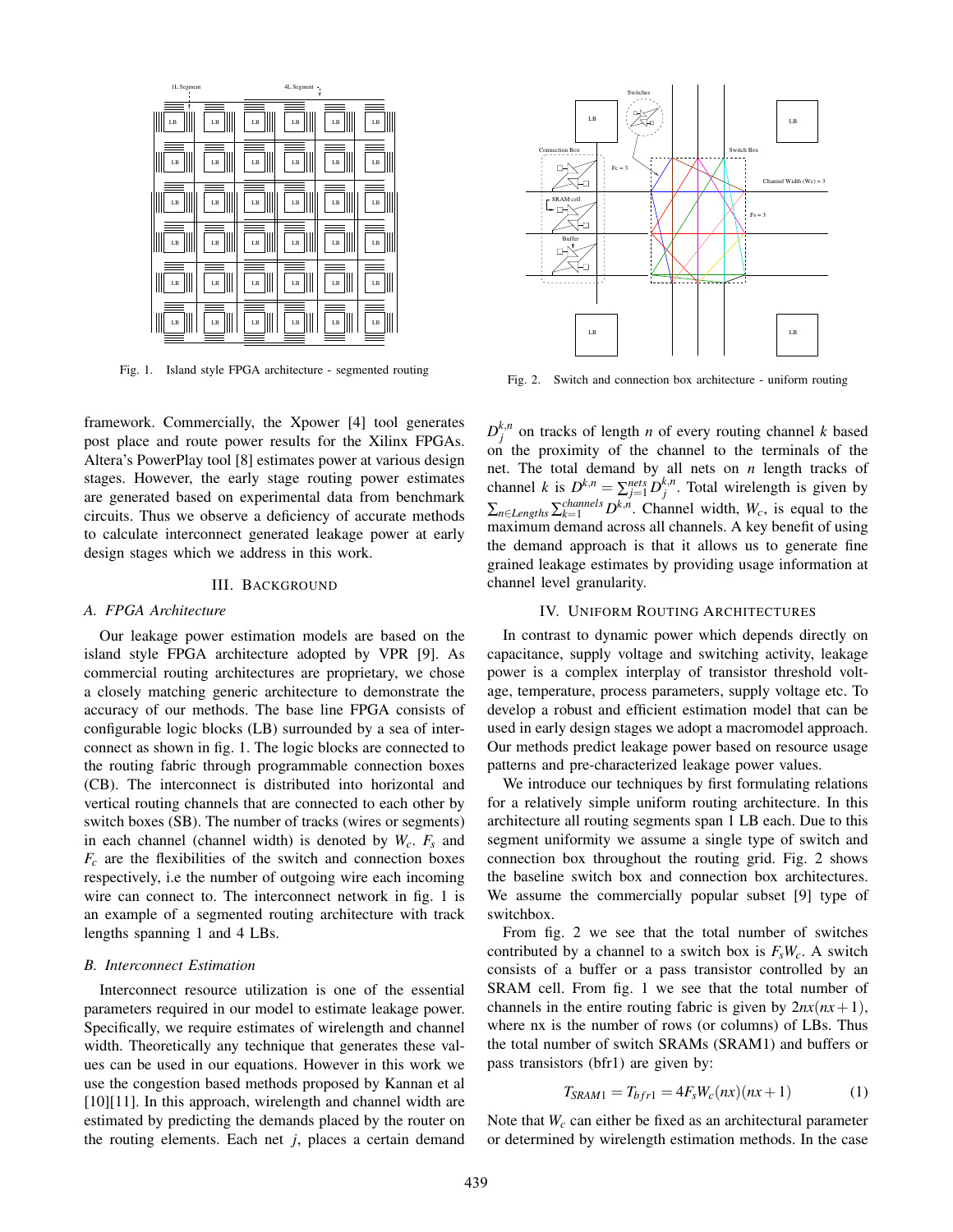of connection box SRAMs (SRAM2) and buffers (bfr2) (refer fig. 2),

$$
T_{SRAM2} = T_{bfr2} = 2F_c \alpha nx^2 \tag{2}
$$

where  $\alpha$  is the maximum number of input/output pins per LB as defined in the FPGA architecture.

To determine usage patterns of switches and connection boxes we use the pre-route post-place congestion based demand approach [10]. However, any wirelength estimation algorithm will provide the necessary values. The total number of used switches is given by:

$$
u_{switch} = WL_{tot} - nt
$$
 (3)

*W Ltot* is the estimated total wirelength and *nt* is the number of nets in the circuit. Intuitively we can see that the total number of switches used to connect wire segments for a single net is given by the wirelength used to route the net subtracted by 1, i.e *W Lnet* − 1. This relation holds true for multi terminal nets as well. Thus for all the nets togther, the total number of switches is equal to  $\sum_{net=1}^{nt} (WL_{net} - 1)$ which is represented in (3). Hence the total number of used switchbox SRAM cells and buffers is given by:

$$
u_{SRAM1} = u_{bfr1} = u_{switch} \tag{4}
$$

Connection boxes are used only when input or output pins from the LBs connect to routing segments.Thus the number of used connection box SRAM cells and buffers is given by:

$$
u_{SRAM2} = u_{bfr2} = (\beta_{out} + \beta_{in})
$$
 (5)

 $\beta_{out}$  and  $\beta_{in}$  are the total number LB input and output pins. The values of  $\beta$  can be obtained from the netlist.

Thus the spatial under-utilization of the circuit implementation can be represented by

$$
e_{res} = T_{res} - u_{res} \tag{6}
$$

where *e* denotes the number of unoccupied resources and *res*=(*SRAM*1*,SRAM*2*,bfr*1*,bfr*2).

### *A. Total Leakage Power Estimate*

The above equations identify the circuit's interconnect resource usage characteristics. To determine total leakage power we combine these with pre-computed power values of the various types of SRAM, buffer or pass transistor macroblocks. The total interconnect leakage power of the circuit mapped onto the FPGA,  $P_{tot}$ , is given by:

$$
P_{tot} = P_{switch} + P_{cnxn} \tag{7}
$$

where *Pswitch* and *Pcnxn* represent the power dissipated by the switch and connection blocks respectively.

$$
P_{switch} = Le_{SRAM1}e_{SRAM1} + Lf_{SRAM1}Lu_{SRAM1}u_{SRAM1} +
$$

$$
Le_{bf1}e_{bf1} + Lf_{bf1}u_{bf1}u_{bf1}u_{bf1}
$$
 (8)

*LeSRAM*<sup>1</sup> and *LuSRAM*<sup>1</sup> are the precomputed leakage power values dissipated by an empty and a used switch SRAM cell. Similarly,  $Le<sub>bf1</sub>$  and  $Lu<sub>bf1</sub>$  are the precomputed leakage power values dissipated by an empty and a used switch buffer



Fig. 3. Leakage Power distribution - fine grained estimation

(pass transistor).  $Lf_{SRAM1}$  and  $Lf_{bfr1}$  represent the temporal idleness of the circuit elements. They are the fractions of time that an occupied SRAM cell and buffer remain idle and leak. Leakage power dissipated by connection box macros is given by:

$$
P_{cnxn} = L_{SRAM2}e_{SRAM2} + L_{SRAM2}L_{USRAM2}u_{SRAM2} + L_{Bfr2}e_{bfr2} + L_{Bfr2}L_{Wfr2}u_{bfr2}
$$
\n(9)

The definitions of the terms are similar to (8). We have defined equation (9) separately as connection box SRAM cells buffers can be of different sizes and have different activity rates as compared to switch box macros. Note that (8) and (9) can be applied at any design stage where  $WL_{tot}$ and *Wc* can be estimated.

### *B. Channel level Granularity*

To create power efficient circuit implementations, FPGA architectures and CAD tools, designers need a map of the leakage power distribution across the routing fabric. Our macromodel approach allows us to estimate leakage power at fine granularity with low error rates. Here we describe the methodology used to predict leakage power in each channel, i.e at a channel level granularity.

The leakage power of each horizontal or vertical channel consists of pro-rated contributions of switch boxes on either side and connection boxes as shown in fig. 3. For each channel *k*, the leakage power is given by:

$$
P_k = \frac{P_{SB1}}{4} + \frac{P_{SB2}}{4} + \sum_{j=1}^{\alpha} P_{CB1_j} + \sum_{j=1}^{\alpha} P_{CB2_j}
$$
 (10)

We divide  $P_{SB}$  by 4 as it is assumed that the power dissipated by a switch box is distributed equally among the four surrounding channels. This assumption increases the estimation error by a small amount. The power dissipated by each of the switch boxes  $(i=1,2)$  is equal to:

$$
P_{SB_i} = (Le_{SRAM1} + Le_{bfr1})(4F_sW_c - \frac{\sum_{q_i=1}^4 D^{q_i,1}}{2}) +
$$
  

$$
(Lf_{SRAM1}Lu_{SRAM1} + Lf_{bfr1}Lu_{bfr1})(\frac{\sum_{q_i=1}^4 D^{q_i,1}}{2})
$$
 (11)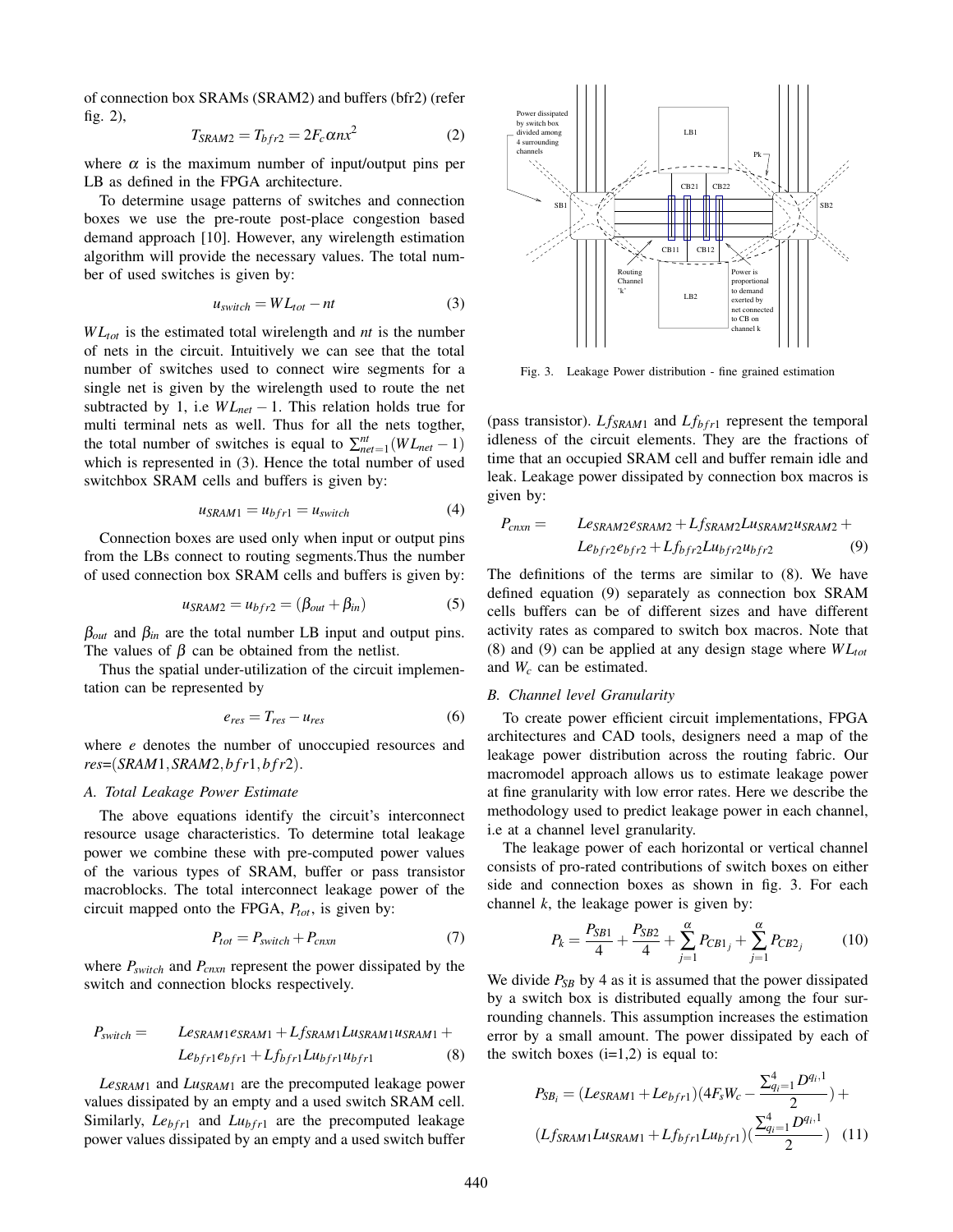

Fig. 4. Switch and Connection box architecture - Segmented Routing

where  $D^{q_i,1}$  is the total demand placed on each of the channels *qi* surrounding switchbox *i*. The total number of SRAMs (and buffers) in each switch box is given by  $4F<sub>s</sub>W<sub>c</sub>$ (assume each switch/buffer is unidirectional) . The number of occupied SRAMs (and buffers) is given by  $\frac{\sum_{q_i=1}^{4} D^{q_i,1}}{2}$ . As each switch connects 2 segments passing through the switch box, the number of switches used will be approximately equal to half of the total demand (number of segments) placed on the switch box.

The total number of SRAMs (and buffers) in each connection box is equal to twice its flexibility (bidirectionality). The number of occupied SRAMs (buffers) is equal to the demand placed by each pin *j* (connection box) of LB *i* on channel *k*. Thus the leakage power dissipated by each connection box is given by:

$$
P_{CB_j} = (Le_{SRAM2} + Le_{bfr2})(2F_c - D_j^{k,1}) +
$$
  

$$
(Lf_{SRAM2}Lu_{SRAM2} + Lf_{bfr2}Lu_{bfr2})D_j^{k,1}
$$
 (12)

#### V. SEGMENTED ROUTING ARCHITECTURES

In the previous section, we presented relations for computing interconnect leakage power dissipation for a routing architecture with unit length wires. However to apply the model to commercial FPGAs with more complex routing we now generalize the methods to accomodate segments of varying lengths. Fig. 4 illustrates the switch and connection box architectures for segmented routing. As in VPR, the number of switch boxes along a segment of length *n* is given by  $frac_{sb}(n+1)$  where  $frac_{sb}$  is an architectural parameter. Thus (1) can be generalized to:

$$
T'_{SRAM1} = T'_{bfr1} = 2F_s \sum_{n \in TL} (W_{c_n}(frac_{s b}(n+1) - 1) \lceil \frac{nx}{n} \rceil (nx+1))
$$
\n(13)

*TL* is the set of all track lengths and  $W_{c_n}$  is the channel width of *n* length channels. From fig. 4, it is seen that the number of connection boxes depend on the logic block pins and remain unaffected by segmentation. Thus,

$$
T'_{SRAM2} = T'_{bfr2} = 2F_c \alpha nx \tag{14}
$$

We now generalize the resource usage estimates proposed in section 4 to segmented architectures. The total number of occupied switch SRAMs and buffers are given by:

$$
u'_{SRAM1} = u'_{bfr1} = \sum_{n \in TL} \frac{WL_n}{n} - nt \tag{15}
$$



Fig. 5. Multi terminal net routing - segmented architecture

The intuition behind this equation is similar to that of (3). To accomodate longer length segments, we calculate the total number of switches for each track length *n* and then find the sum. As  $WL<sub>n</sub>$  is the wirelength in terms of unit length segments, we divide it by *n* to obtain the number of *n* length segments.

In the case of connection boxes, segmented architectures introduce additional complexity to estimation as a single output pin on an LB may connect to more than one track to take advantage of longer length tracks where necessary (refer fig. 5). The minimum number of occupied connection boxes would be equal to  $\beta_{in} + \beta_{out}$  (each output pin connects to only 1 track) while the maximum would be  $\beta_{in} + F_c \beta_{out}$ (each output pin connects to the maximum possible number of tracks). With resource utilization data we can represent the number of occupied connection boxes more accurately by the relation:

$$
u'_{SRAM2} = u'_{bfr2} = \beta_{in} + \sum_{j=1}^{\beta_{out}} \sum_{n \in T} \sum_{k=1}^{4} D_j^{k,n}
$$
 (16)

By definition  $D_j^{k,n}$  is the demand placed by pin (net) *j* on tracks of length  $n$  in the 4 channels  $k$  surrounding the LB that  $j$  is attached to . This translates to the probable number of *n* length tracks that *j* would connect to. It should be noted that if demand values are unavailable at the estimation stage, they can be replaced by the maximum or minimum limits mentioned above resulting in some increase in error rates.

## *A. Total Leakage Power Estimate*

As in the case of uniform routing architectures, the total leakage power  $P_{tot}$  for segmented routing is given by:

$$
P'_{tot} = P'_{switch} + P'_{cnxn} \tag{17}
$$

where  $P'_{switch}$  and  $P'_{cnxn}$  are the values of power dissipated by the switch and connection block related macros respectively. In terms of resource utilization and precomputed leakage values, the power dissipation for SRAMs and buffers in switches and connection boxes are given by:

$$
P'_{switch} = Le'_{SRAM1}e'_{SRAM1} + Lf'_{SRAM1}Lu'_{SRAM1}u'_{SRAM1} +
$$
  

$$
Le'_{bfr1}e'_{bfr1} + Lf'_{bfr1}Lu'_{bfr1}u'_{bfr1}
$$
 (18)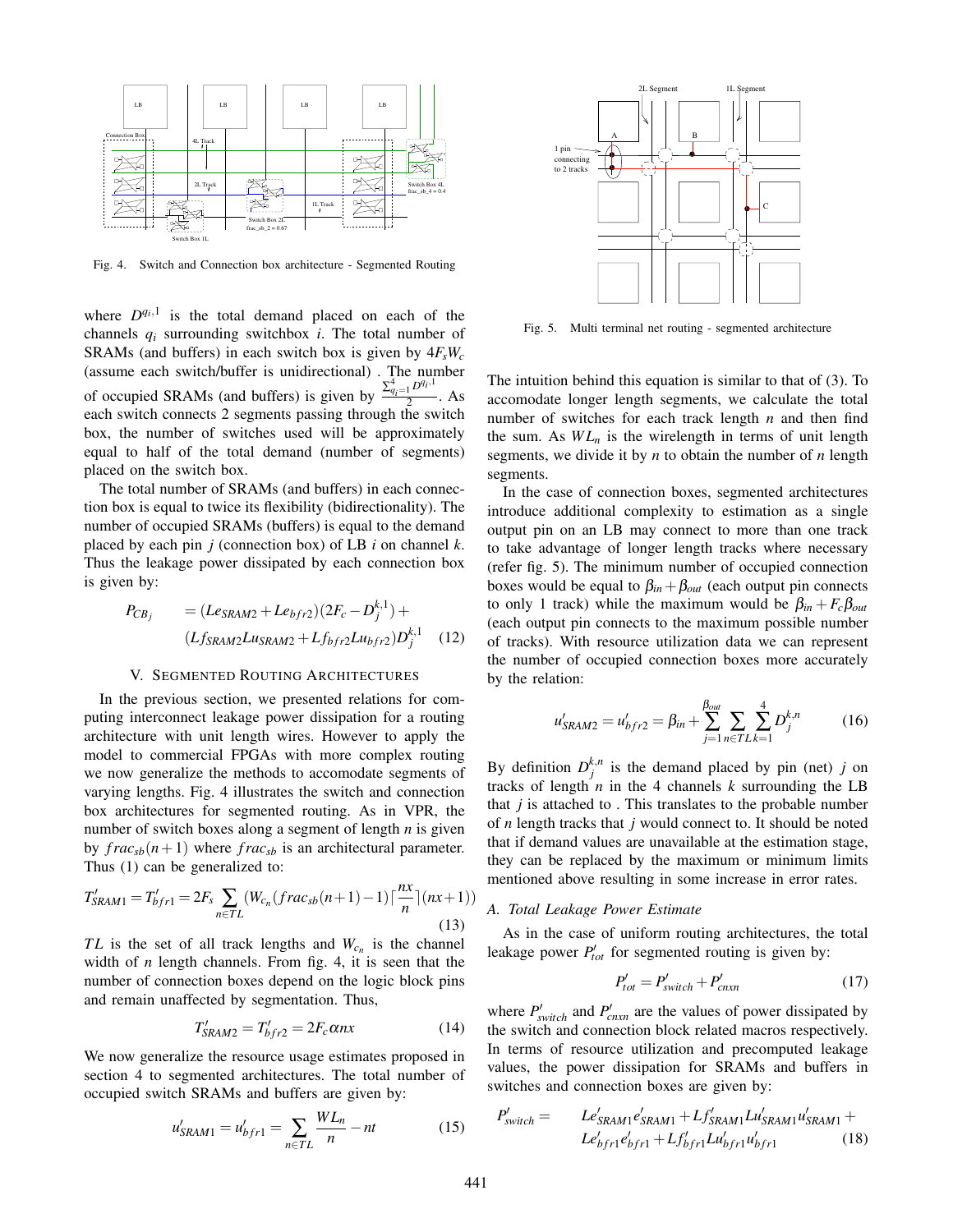$$
P'_{cnxn} = Le'_{SRAM2}e'_{SRAM2} + Lf'_{SRAM2}Lu'_{SRAM2}u'_{SRAM2} +
$$
  

$$
Le'_{bff2}e'_{bf2} + Lf'_{bf2}Lu'_{bf2}u'_{bf2}.
$$
 (19)

 $e'_a$  denotes unoccupied resources and is equal to  $T'_a - u_a$ .

### *B. Channel level Granularity*

Formulating relations to obtain fine grained leakage power estimates for segmented routing architectures is much more complex than in the case of uniform routing. Some of the areas of concern and potential sources of error are :

- Choosing an appropriate mapping granularity: In this work we assume that the distance between 2 power estimation points is equal to the length of the segment spanning 1 LB
- Uncertainty in router's choice of segment length
- Uncertainty in distribution of switch boxes

In segmented architectures each routing channel comprises of tracks of different lengths. Each channel is specified by (x,y) coordinates. Due to the choice of our mapping granularity, it should be noted that each channel spans 1 LB and longer length segments can occupy multiple channels, eg: a track of length 4 will span 4 channels. As in the case of uniform routing architectures, switch boxes on either side of the channel will each contribute 1/4th of their total power dissipation. The distribution of switchboxes along longer length segments is governed by  $frac_{sbc}$ . Apart from segments of length 1, tracks need not have switch boxes after each channel (refer fig. 4). Channels containing the beginning and end of tracks have switch boxes with a probability of 1. For each of the channels in between the ends we assume that they have a switch box with an equal probability of  $\frac{((n+1)frac_{ca_{sbn}-2)}{n-1}}$ . The total leakage power dissipated by a switch box corresponding to tracks of length *n* on side *i* (left, right, above or below)is given by:

$$
P'_{SBi_n} = (Le'_{SRAM1} + Le'_{bfr1})(4F_sW_c - \frac{\sum_{q_i=1}^{4} D^{q_i,n}}{2}) +
$$
  

$$
(Lu'_{SRAM1}Lf'_{SRAM1} + Lu'_{bfr1}Lf'_{bfr1})(\frac{\sum_{q_i=1}^{4} D^{q_i,n}}{2})
$$
 (20)

Connection boxes attached to pins belonging to LBs on either side of the channel will contribute power depending on the demand exerted by the pins on the channel. The total leakage power contributed by connection boxes to a channel  $(x,y)$  is given by:

$$
P'_{CB(x,y)} = \sum_{j=1}^{2\alpha} \left( (Le'_{SRAM2} + Le'_{bfr2}) (2F_c - \sum_{n \in TL} D_j^{(x,y),n}) + (Lf'_{bfr2}Lu'_{SRAM2} + Lf'_{bfr2}Lu'_{bfr2}) \sum_{n \in TL} D_j^{(x,y),n} \right) \tag{21}
$$

where *j* denotes the pins attached to the LBs across the channel and  $D_j^{(x,y),n}$  is the demand placed by *j* on segments of length *n* in channel  $(x, y)$ . Thus the total leakage power of a channel with coordinates  $(x,y)$  is given by:

$$
P'_{(x,y)} = \sum_{n \in TL} \gamma_{1,n} \frac{P'_{SBl_n}}{4} + \sum_{n \in TL} \gamma_{2,n} \frac{P'_{SBl_n}}{4} + P'_{CB(x,y)} \qquad (22)
$$



Fig. 6. Leakage Power estimation results - Channel level granularity

where  $\gamma_{i,n}$  (i=1,2) is the probability that a switchbox for *n* length tracks is associated with channel (x,y) on side *i*.

### VI. LOW POWER ROUTING

Our estimation models support commonly used leakage saving architectures. A popular architectural modification is the use of high threshold voltage  $(V_t)$  transistors for SRAM cells. This reduces leakage without affecting performance (apart from configuration delay). As our model expresses leakage power in terms of SRAMs and buffers (or transistors), such architectures can be easily accomodated by plugging in new values for *LuSRAM*1, *LeSRAM*1, *LuSRAM*<sup>2</sup> and *LeSRAM*2. Other leakage saving architectures involve disconnecting unused resources from the power rail [1]. In such cases, we set the values of *LeSRAM*1*,Lebfr*1*,Lebfr*<sup>2</sup> and *LeSRAM*<sup>2</sup> to zero.

### VII. EXPERIMENTATION AND RESULTS

The proposed leakage power estimation models were implemented in C and tested on the MCNC benchmark suite using data from the 130nm process node. The benchmark design file is passed through the VPR CAD flow to generate the placement and routing files. The placement file and circuit netlist are supplied to an interconnect estimation tool *fgrep2* [10] that provides the routing resource utilization data required to estimate leakage power. Our power estimation tool adopts multiple configurations based on the specified FPGA routing architecture. It should also be noted that for segment architectures we have assumed that each channel has tracks of length 1 and 4 with a distribution of 50%. To determine the accuracy of our model, we compare our results with the post routed leakage power values generated using *PowerModel* by traversing the routing resource graph. The accuracy of PowerModel has been verified with respect to SPICE.

Table I presents the total post-place pre-route leakage power estimation results for uniform and segmented routing architectures. We use a diverse set of benchmarks to demonstrate the scalability of the estimation methods. The measurement unit of all power values is Watts (W). For uniform routing architectures (ur) we obtain an average error of 7.71% and a standard deviation of 4.77. In the case of segmented routing (sr), the mean error is 11.8% with a standard deviation of 5.69. The low errors and standard